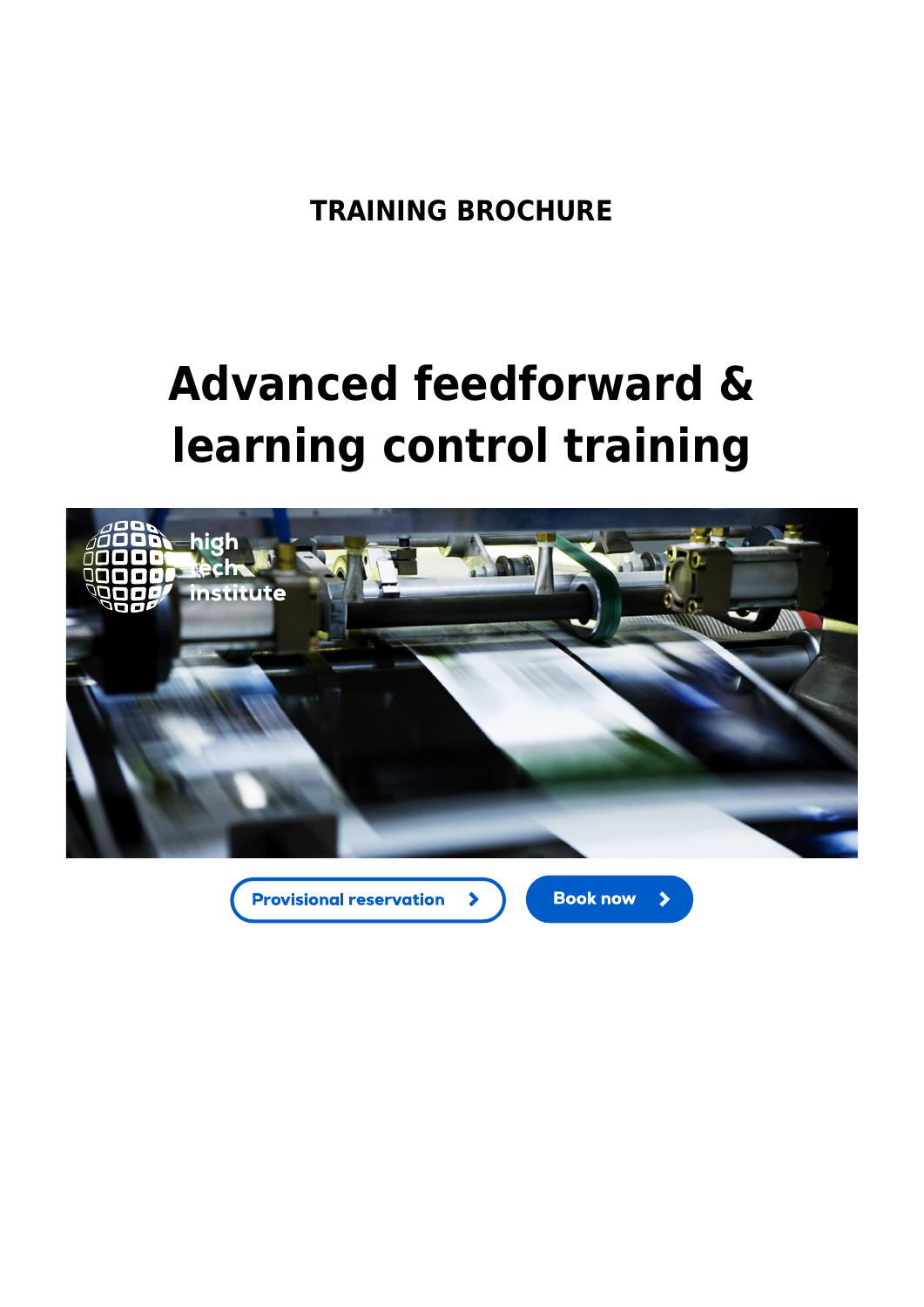

# **[Advanced feedforward and learning control](https://www.hightechinstitute.nl/courses/advanced-feedforward-learning-control/)**

| Price:    | € 2.365 excl. VAT $*$                          |
|-----------|------------------------------------------------|
| Duration: | 3 consecutive days                             |
| Contact:  | training@hightechinstitute.nl, +31 85 401 3600 |
| Score:    | $8.9 \star \star \star \star \circ$            |



## **Certified by**



## **Certification**

This course is certified by [the European](http://www.euspen.eu/) [society for precision](http://www.euspen.eu/) [engineering &](http://www.euspen.eu/) [nanotechnology](http://www.euspen.eu/) [\(euspen\)](http://www.euspen.eu/) and [the Dutch](http://www.dspe.nl/) [Society for Precision](http://www.dspe.nl/) [Engineering \(DSPE\)](http://www.dspe.nl/) and leads to the [ECP2-certificate.](http://www.ecp2.eu/)

#### **Course leader**

[Prof.Tom Oomen](#page--1-0) [Dr. Adrian Rankers](https://www.hightechinstitute.nl/teachers/rankers-adrian/)

**Trainers**

[Prof.Dr.ir. Tom Oomen](#page--1-0) [Dr. Joost Bolder](https://www.hightechinstitute.nl/teachers/joost-bolder/) [Dr. Robin de Rozario MSc](#page--1-0) [Dr. Sjirk Koekebakker](https://www.hightechinstitute.nl/teachers/sjirk-koekebakker/) [Dr. Lennart Blanken](#page--1-0)

\* Prices are subject to change. Price correction will be applied at the end of the year.

**Keep me posted** 

 $\blacktriangleright$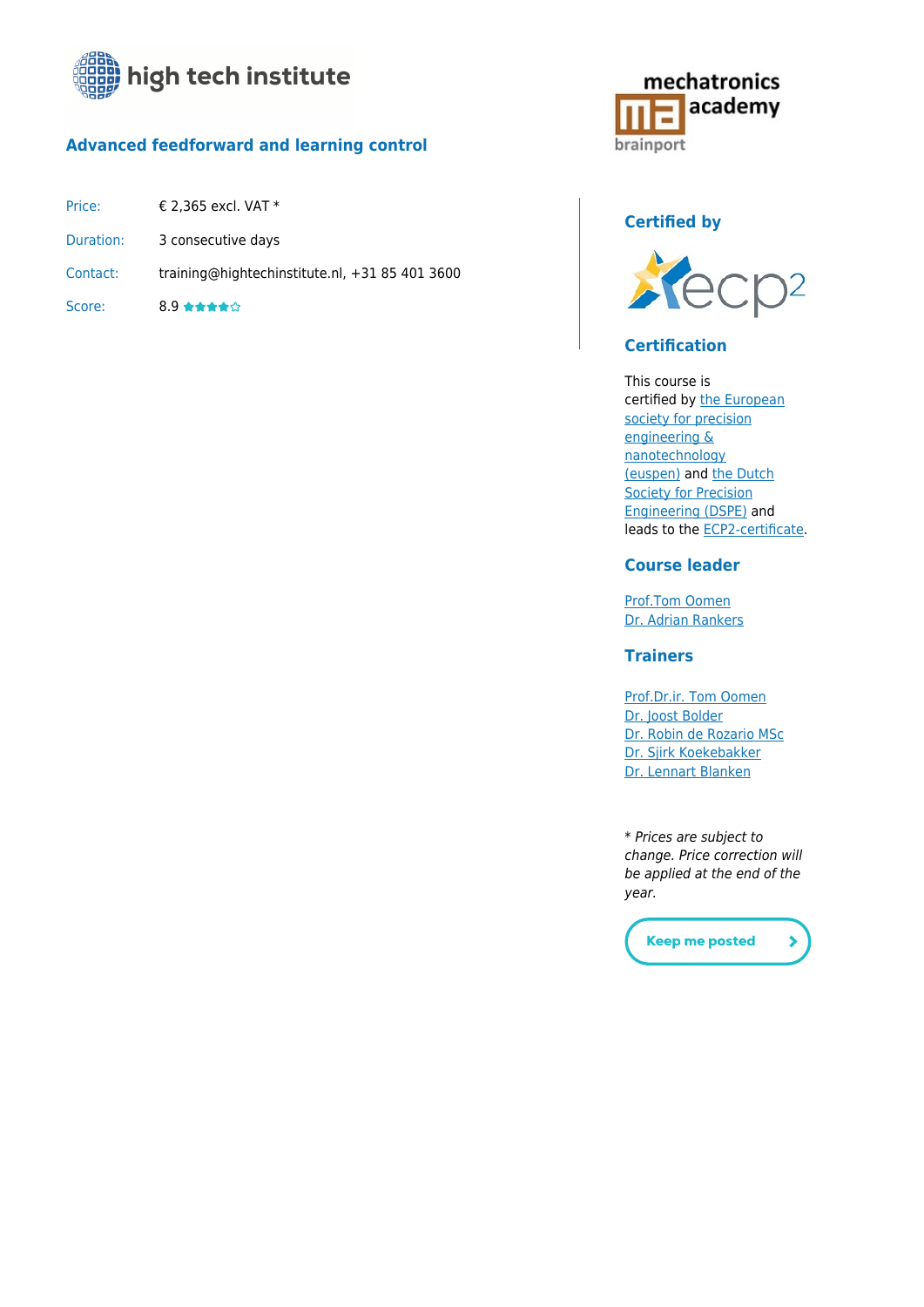#### **Intro**

Do you also have a motion system that has the same error for each task? Have you also been inspired by the many recent successes of learning, and want to investigate what learning for your machine could imply? Or are you excited about advanced motion feedforward control that even includes the 4th derivative of the set point signal? This course enables you to improve the performance of your system by advanced feedforward and learning control by learning from data.

In recent years, classical feedback controllers and feedforward controllers have been further developed towards advanced feedforward. This includes the use of higher-order derivatives of the setpoint signal, including jerk, snap, etc. In addition, the use of input shapers and rational feedforward controllers allows an even better performance, where new techniques have been developed to calculate such signals.

In addition, a lot of new results have been obtained at the intersection of control and machine learning. Successful developments include techniques that are related to iterative learning control and repetitive control, which applies to industrial systems, including pick-and-place machines or batch processes that perform the same task over and over again. When exactly the same task is performed, disturbances act on the system identically over the tasks. Think, for instance, about a disturbance torque profile, from unbalance in an axis, or from unknown friction effects. The key idea is these learning control techniques can completely compensate for these disturbances, leading to a typical order of magnitude reduction of servo errors. These techniques can achieve perfect performance. In addition, in recent years, these have been further extended to learn the optimal parameters of advanced feedforward controllers, i.e., using higher-order derivatives, input shapers, and even rational feedforward controllers. In addition, major developments include the use of techniques from machine learning, including Gaussian Processes.

This new and extended course starts by recapitulating classical feedforward, and covers an in-depth treatment of iterative learning control, repetitive control, and new advanced feedforward approaches, some of which are at the intersection with machine learning techniques. The course covers:

- theory, e.g., understanding the convergence of learning control from classical feedback;
- design, learning how to design advanced feedforward and learning from typical motion control design approaches (loop-shaping);
- connections to new developments and being able to understand their relevance, including recent ideas from machine learning;
- algorithms, full coverage of tailor-made Matlab-algorithms (with possibility to take these home).

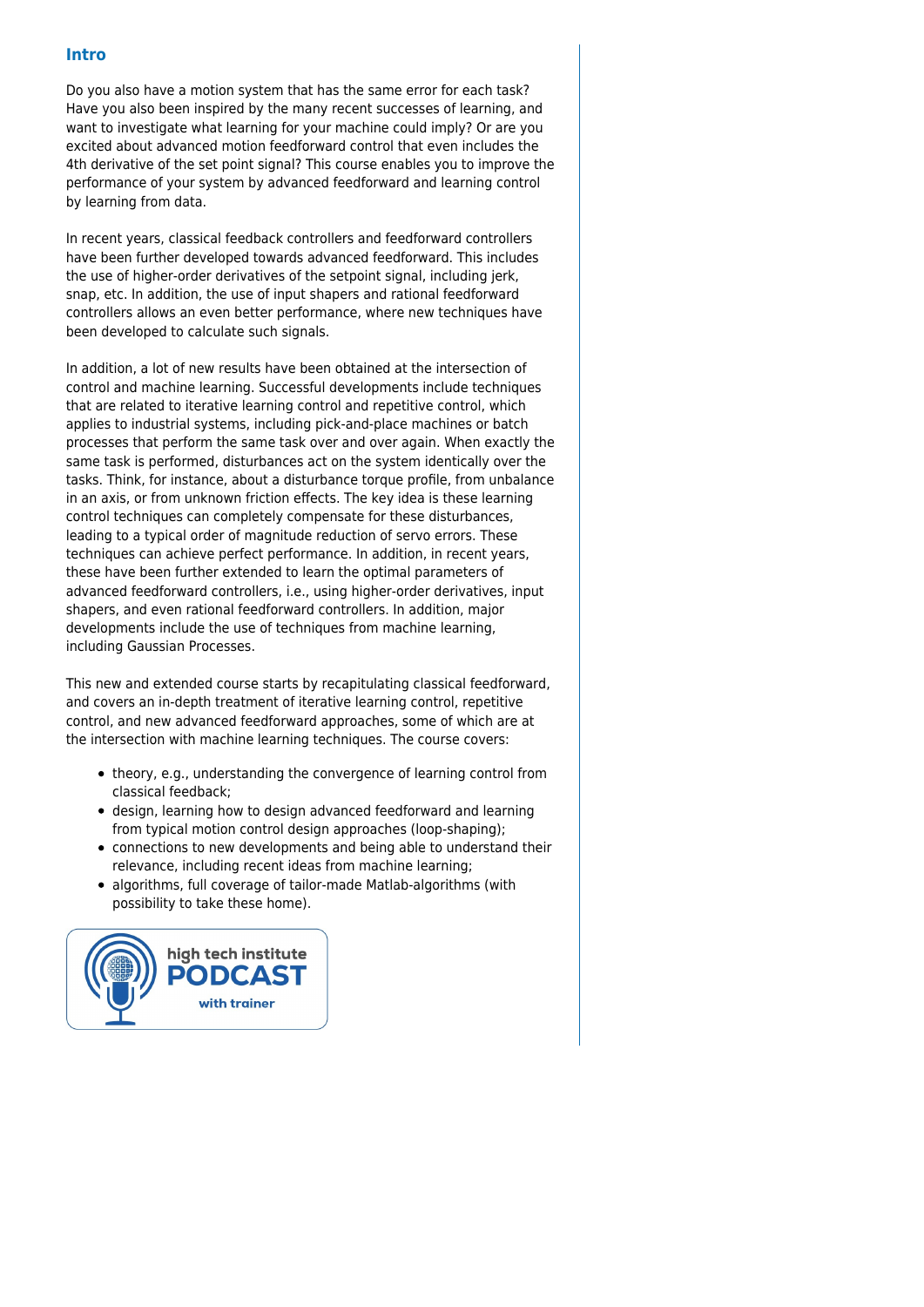# **Objective**

After attending this course, participants are enabled to:

- apply basic feedforward for motion control;
- recognize which technique is applicable to the specific application at hand (e.g., iterative learning control, repetitive control, and new advanced feed-forward algorithms);
- analyze and design ILC controllers addressing both performance and robustness (convergence), both in frequency domain and lifted domain;
- implement and analyze repetitive controllers;
- implement and analyze basis functions in ILC;
- auto tuning of advanced feedforward controllers;
- apply input shapers and rational feedforward;
- design and implement model-free learning controllers;
- able to read, understand, and implement recent developments in the field, including many ideas that relate to machine learning; and
- obtain hands-on experience on an industrial mechanical positioning system.

## **Intended for**

This course is intended for engineers involved in motion systems who want to gain more insight into the possibilities in learning from data in machines, and implementations of advanced feedforward and learning control in an industrial setting.

It is recommended that participants already have a Bachelor or Master education in electrical engineering, mechanical engineering, mechatronics, physics, or equivalent practical experience and must have basic understanding of servo control.

This course is particularly suitable for engineers having followed the course in '[Motion control tuning](https://www.hightechinstitute.nl/MCT)', or who have obtained similar expertise through training or experience.

## **Program**

The following topics are treated:

- Overview application areas;
- Iterative learning control: basic principles, frequency domain approach, convergence and robustness analysis, and design;
- Repetitive control: basic principles, theory, design, and algorithms;
- Lifted iterative learning control: basic principles, analysis, optimal design;
- Basis functions in iterative learning control;
- Automated feedforward tuning;
- Input shaping and rational feedforward;
- Recent developments, including model-free learning controller design (IIC) and results relating to machine learning;
- Practical examples;
- Simulation and design of systems using Matlab and SIMULINK;
- Hands-on experience with real-time implementation using SIMULINK on HP printer setup.

# **Trainers**

Prof.Dr.ir. Tom Oomen Dr. Joost Bolder Dr. Robin de Rozario MSc Dr. Sjirk Koekebakker Dr. Lennart Blanken